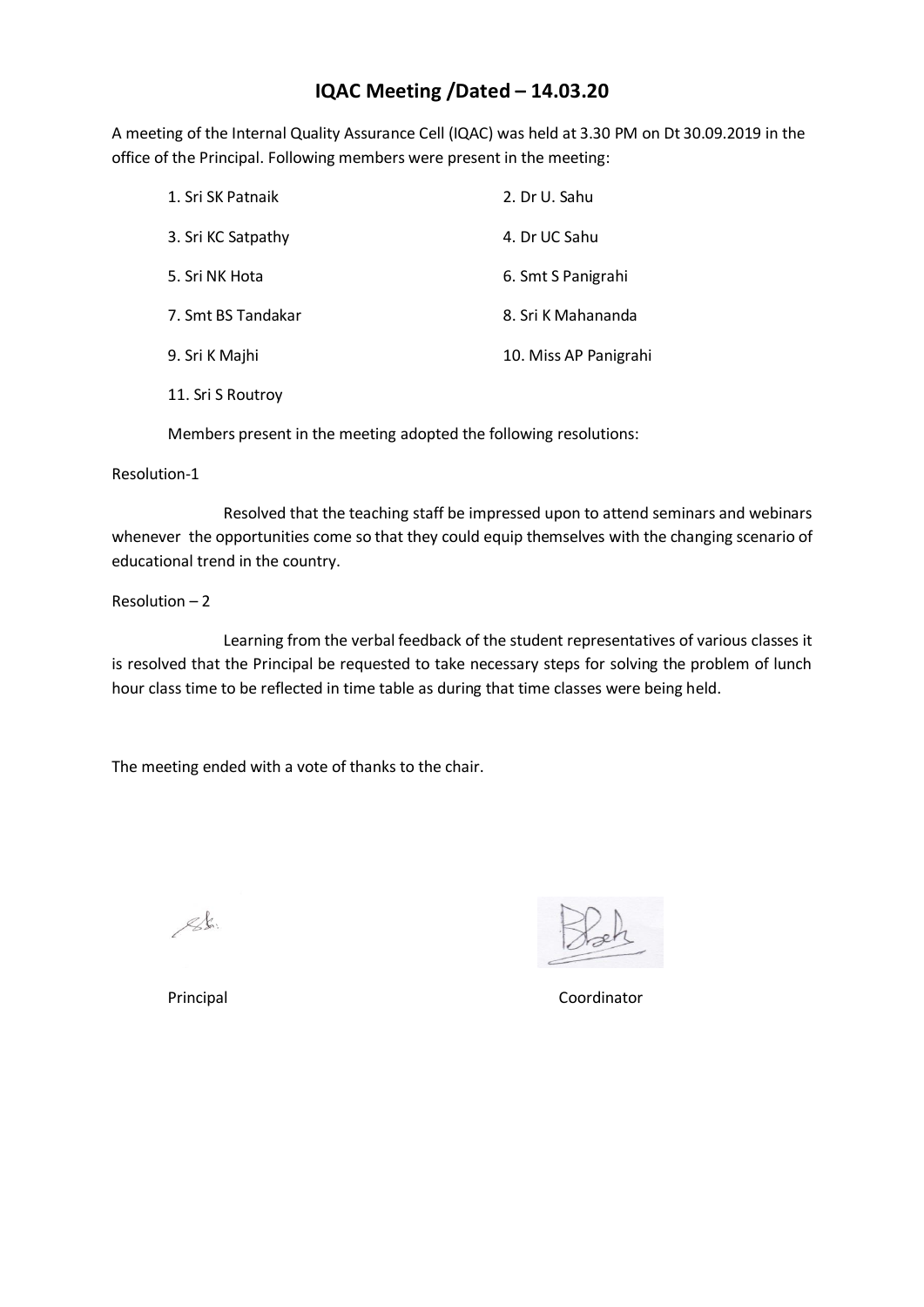# **IQAC Meeting-1/Date – 24.07.2020**

A meeting of the Internal Quality Assurance Cell (IQAC) was held at 3.00 pm on Dt 24.07.2020 in the office of the Principal. Following members were present in the meeting:

| 1. Sri SK Patnaik  | 2. Dr UK. Sahu        |
|--------------------|-----------------------|
| 3. Sri KC Satpathy | 4. Dr UC Sahu         |
| 5. Sri NK Hota     | 6. Smt S Panigrahi    |
| 7. Smt BS Tandakar | 8. Sri K Mahananda    |
| 9. Sri S Routroy   | 10. Miss AP Panigrahi |

Members present in the meeting made a review of the resolutions adopted in the last meeting:

As per the Resolution-1 the all departments took necessary steps to attend and organise seminars and webinars .

As per the Resolution-2, the grievance of the students were resolved by rescheduling the time table and adjusting the lunch hour classes.

The following resolutions were accepted unanimously.

### Resoulution-1

Functioning of new women's hostel. As the girl students of the college are facing lot of problems so the members decided to request the authority for early completion of women's hostel .

### Resoulution-2

Organizing and attending webinars by all departments. Because of the pandemic situation HODs of all departments were requested to conduct webinars on various emerging topics for the benefits of the student.

The meeting ended with a vote of thanks to the chair.

 $\mathscr{L}$ .

Principal **Coordinator**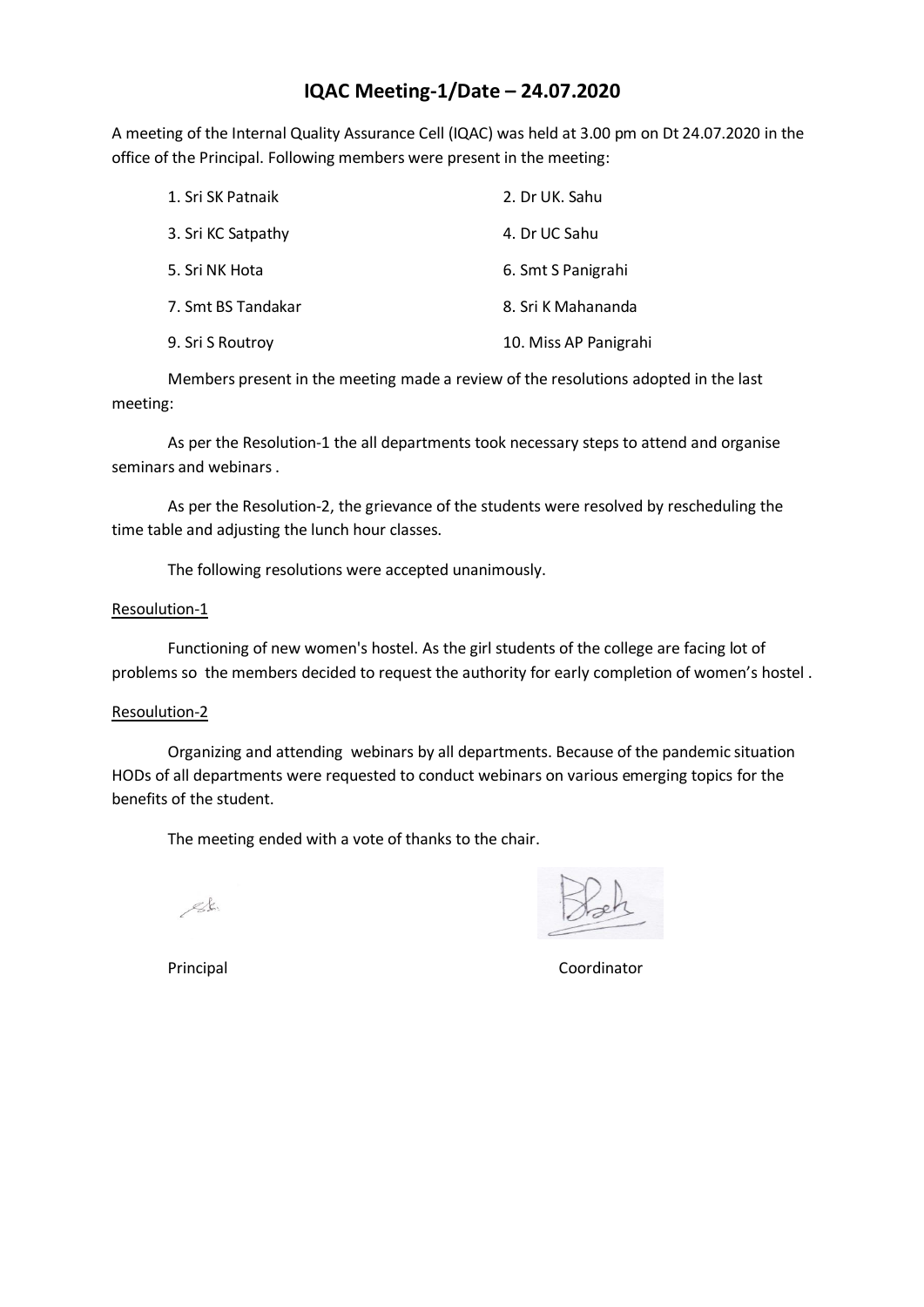## **IQAC Meeting-2/Date – 14.01.2021**

A meeting of the Internal Quality Assurance Cell (IQAC) was held at 3.00 pm on Dt 14.01.2021 in the office of the Principal. Following members were present in the meeting:

| 1. Sri SK Patnaik  | 2. Dr UK. Sahu        |
|--------------------|-----------------------|
| 3. Sri KC Satpathy | 4. Dr UC Sahu         |
| 5. Sri NK Hota     | 6. Smt S Panigrahi    |
| 7. Smt BS Tandakar | 8. Sri K Mahananda    |
| 9. Sri S Routroy   | 10. Miss AP Panigrahi |

Members present in the meeting made a review of the resolutions adopted in the earlier meeting:

As per the resolution -1, the principal clarified that the The building structure of Women's hostel is under construction and will get completed very soon.

As per the resolution -2, All departments conducted webinars and encouraged students to participate in various webinars organised by different institutions.

After much discussion on various issues , the following resolutions were adopted:

## Resolution-1

Faculty members were requested for more research works and publications. The IQAC members requested Principal to constitute a research committee who will motivate the faculties and students more for research works and publish articles on UGC recognised CARE journals.

### Resolution-2

Talk on Ethics. As Ethical teaching is one of our best practices and conducting ethical teaching lectures was difficult in the pandemic situation so members decided to create telegram groups and conduct online ethical teaching talks.

The meeting ended with a vote of thanks to the chair.

 $\mathscr{L}$ .

Principal Coordinator